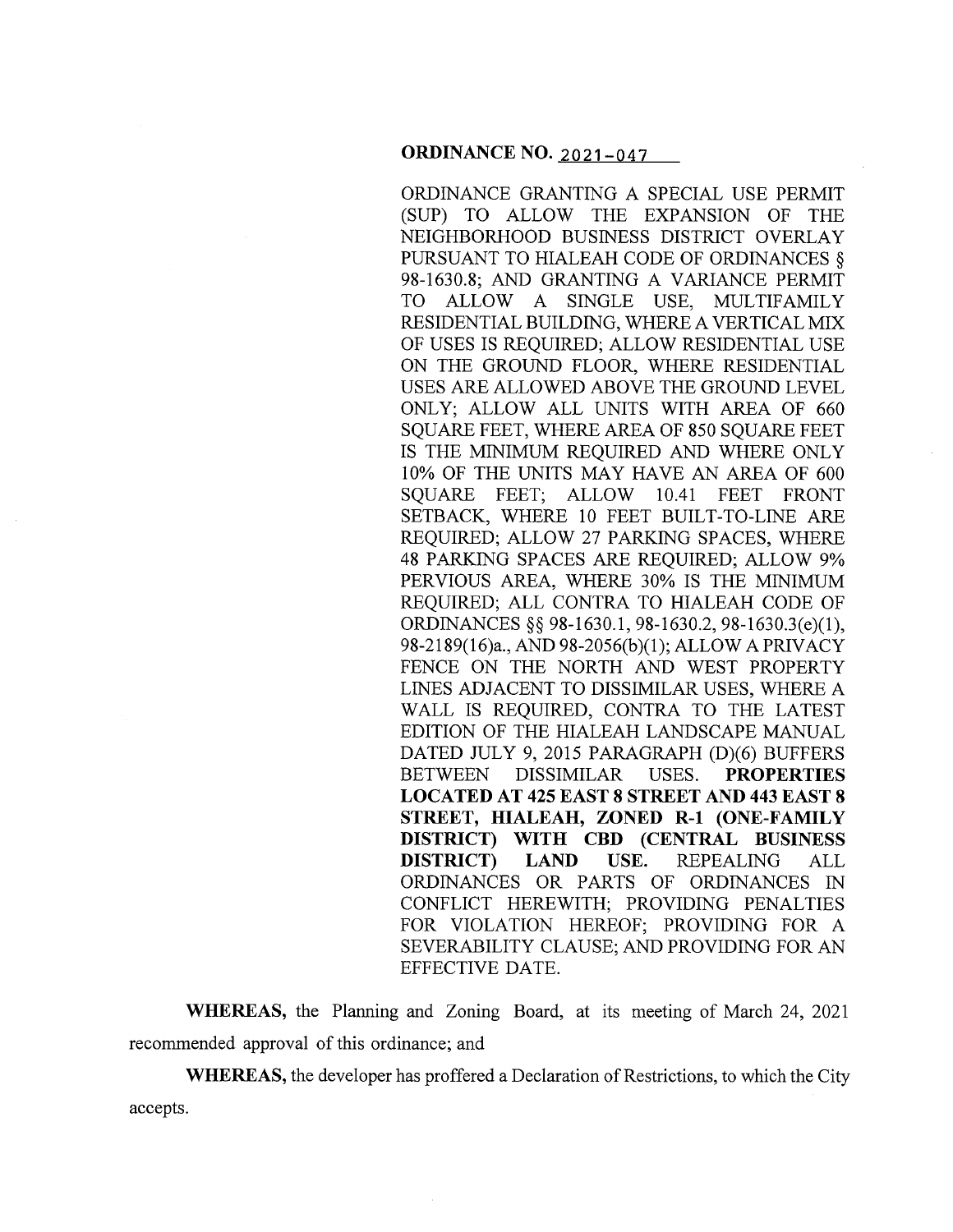# NOW, THEREFORE, BE IT ORDAINED BY THE MAYOR AND THE CITY COUNCIL OF THE CITY OF HIALEAH, FLORIDA, THAT:

**Section 1:** The below-described property is hereby granted a Special Use Permit (SUP) pursuant to Hialeah code of ordinances section 98-1630.8 to allow the expansion of the NBD (Neighborhood Business District) regulations.

**Section** 2: The below-described property is hereby granted a variance to allow a single use, multifamily residential building, where a vertical mix of uses is required, contra to Hialeah Code of Ordinances *§* 98-1630.1 that as relevant provides: "No building or land shall be used and no building shall be hereinafter erected, constructed, reconstructed or structurally altered that is designed, arranged or intended to be used or occupied for any purpose, unless it provides residential use and one or more of the principal commercial uses ... "; allow residential use on the ground floor, where residential uses are allowed above the ground level only, contra to Hialeah Code of Ordinances *§* 98-1630.2 that as relevant provides: "Residential uses shall be allowed above the ground level only."; allow all units with area of 660 square feet, where area of 850 square feet is the minimum required, where only 10% of the units may have an area of 600 square feet, contra to Hialeah Code of Ordinances *§* 98.1630.2 that as relevant provides: "Each residential unit shall have minimum of 850 square feet, except that ten percent of residential units may have a minimum of 600 square feet for studios on one bedroom units."; allow 10.41 feet front setback where 10 feet built-to-line are required, contra to Hialeah Code of Ordinances *§* 98-1630.3(e)(l) that as relevant provides: "Front setback and street side setback. For the pedestal or base of a building, a minimum setback of ten feet, built-to-line, or as provided in the urban design plan."; allow 27 parking spaces where 48 parking spaces are required, contra to Hialeah Code of Ordinances§ 98-2189(16)a. that provides: *"Residential uses.* Parking for residential uses shall be two parking spaces for one or two bedrooms and one-half parking spaces for each additional bedroom. An additional one-quarter parking space for each dwelling unit shall be provided for guest parking. The guest parking requirement may be satisfied, in whole or in part, by the operation of valet parking services for residential guests, approved by the city."; allow 9% pervious area, where 30% is the minimum required, contra to Hialeah Code of Ordinances  $\S$  98-2056(b)(1) that provides: "A minimum of 30 percent of the net residential land area shall be maintained in landscaped open space, which space may include recreation areas, swimming pools, and setback areas."; and allow a privacy fence on the north and west property lines adjacent to dissimilar uses,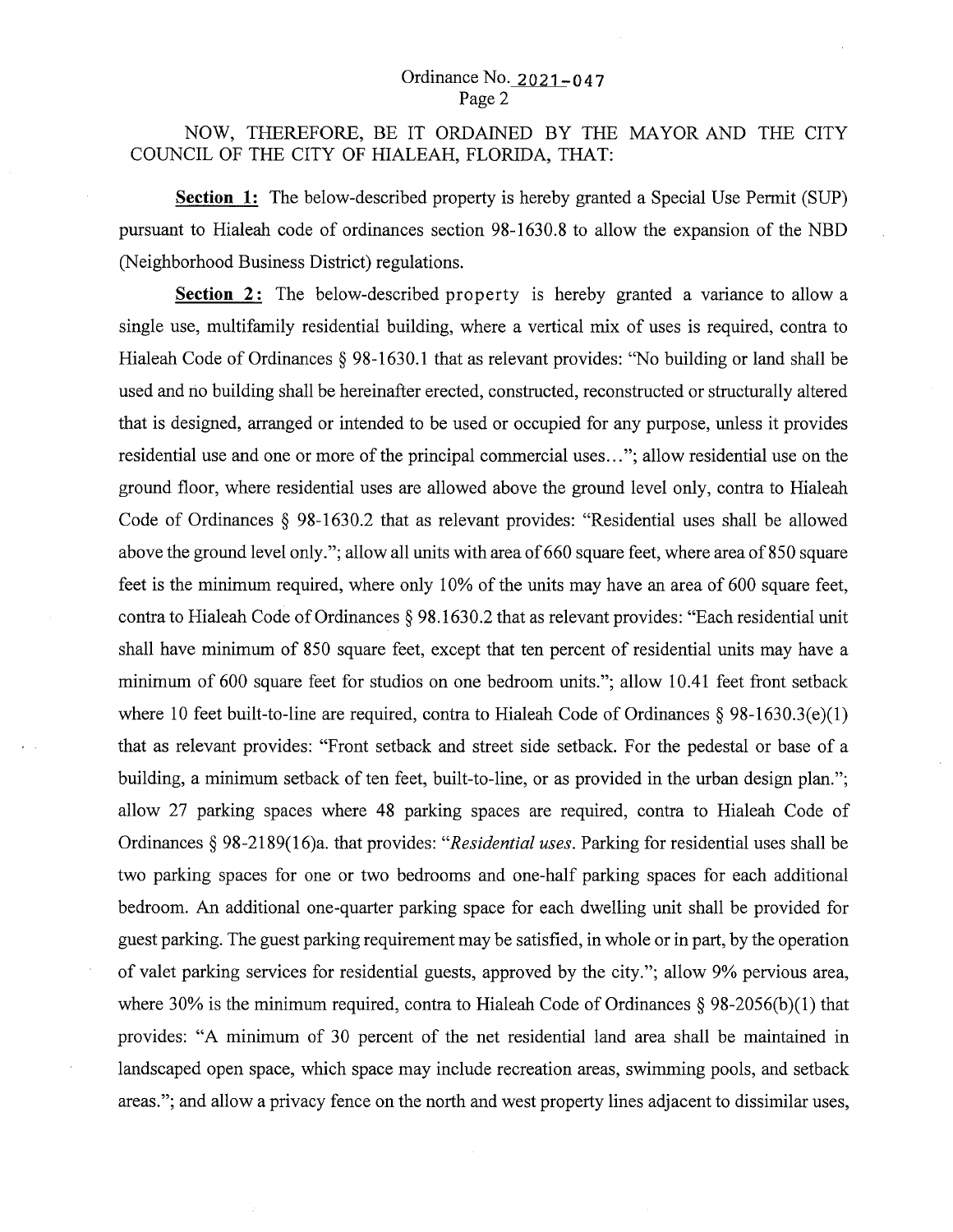# Ordinance No. 2021-0 4 7 Page 3

where a wall is required, contra to the latest edition of the Hialeah Landscape Manual dated July 9, 2015 paragraph (d)(6) Buffers between Dissimilar Uses, that provides as relevant: "Where dissimilar land uses exist on adjacent properties, and where such areas will not be entirely visually screened by an intervening building or structure from abutting property, the unscreened portion of such area shall be provided with a buffer consisting of a six (6)-foot CBS or prefabricated concrete wall or fence." Properties located at 425 East 8 Street and 443 East 8 Street, Hialeah, zoned R-1 (One-Family District) with CBD (Central Business District) land use and legally described as follows:

> Lots 35 and 36, Block 9-E, of EIGHTH ADDITION TO HIALEAH, according to the Plat thereof, as recorded in Plat Book 9, Page 11, of the Public Records of Miami-Dade County, Florida.

> Lots 33 and 34, Block 9-E, of EIGHTH ADDITION TO HIALEAH, according to the Plat thereof, as recorded in Plat Book 9, Page 11, of the Public Records of Miami-Dade County, Florida

#### **<u>Section 3:</u>** Repeal of Ordinances in Conflict.

All ordinances or parts of ordinances in conflict herewith are hereby repealed to the extent of such conflict.

#### **Section 4 : Penalties.**

Every person violating any provision of the Code or any ordinance, rule or regulation adopted or issued in pursuance thereof shall be assessed a civil penalty not to exceed \$500.00 within the discretion of the court or administrative tribunal having jurisdiction. Each act of violation and each day upon which any such violation shall occur shall constitute a separate offense. In addition to the penalty prescribed above, the city may pursue other remedies such as abatement of nuisance, injunctive relief, administrative adjudication and revocation of licenses or permits.

### **Section 5: Severability Clause.**

If any phrase, clause, sentence, paragraph or section of this ordinance shall be declared invalid or unconstitutional by the judgment or decree of  $a$  court of competent jurisdiction, such invalidity or unconstitutionality shall not affect any of the remaining phrases, clauses, sentences, paragraphs or sections of this ordinance.